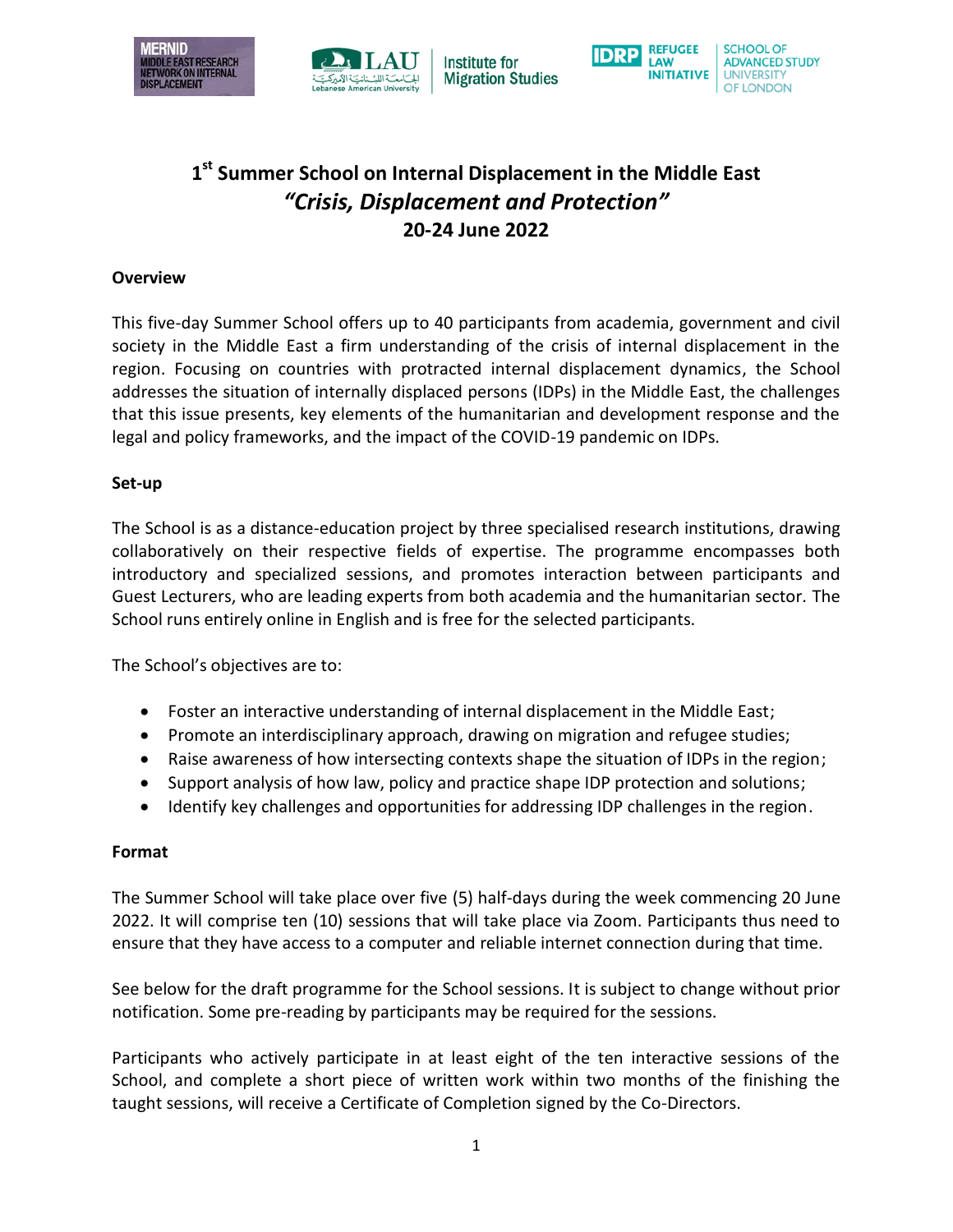



**Institute for Migration Studies** 



## **Application/Selection**

Only 40 places are available on the Summer School, such that admission is competitive. To apply for a place, send an email to  $rid@sas.ac.uk$  with the following PDF attachments, in English: a brief CV (max. 3 pages); and a covering letter explaining your motivation (max. 500 words). The deadline for applications is Friday 8 April 2022.

Only people living/ working in the Middle East are eligible for the School. We particularly welcome applications from academics, officials and civil society, as well as IDPs and others living in countries affected by internal displacement, and students who provide evidence of completing our free introductory '[Internal Displacement, Conflict and Protection](https://www.coursera.org/learn/internal-displacement-conflict-and-protection)' online course on Coursera. Participants will be selected by the School Co-Directors, whose decision is final.

## **Co-Directors**

- *Dr. Hana Asfour* Lead, Middle East Research Network on Internal Displacement
- *Dr. Jasmin Lilian Diab* Director, Institute for Migration Studies, School of Arts and Sciences, Lebanese American University
- *Prof. David Cantor* Director, Internal Displacement Research Programme, Refugee Law Initiative, School of Advanced Study, University of London

# **Programme (provisional)**

All times correspond to Beirut, Lebanon

| Day 1              | <b>Opening and Introduction (20 June)</b>                                                                                                                                                                                      |
|--------------------|--------------------------------------------------------------------------------------------------------------------------------------------------------------------------------------------------------------------------------|
| $9.30 -$<br>10.00  | 1. Welcome and Introduction: Dr. Jasmin Lilian Diab, Lebanese American University<br>Keynote Speech: Cecilia Jimenez Damary, UN Special Rapporteur on IDPs                                                                     |
|                    | BREAK (15 minutes)                                                                                                                                                                                                             |
| $10.15 -$<br>11.30 | 2. What are IDPs, and where are they located in the Middle East?<br>Dr. Hana Asfour, MERNID                                                                                                                                    |
| Day 2              | Insights from the Field (21 June)                                                                                                                                                                                              |
| $9.30 -$<br>10.45  | 1. Providing Protection on the Field: The Role of UN Agencies and INGOs (the Case<br>of Aghanistan)<br>Dr. Hedayat Siddiqi, Co-founder and Director, Bilim Organization for<br>Research and Social Studies, Kabul- Afghanistan |